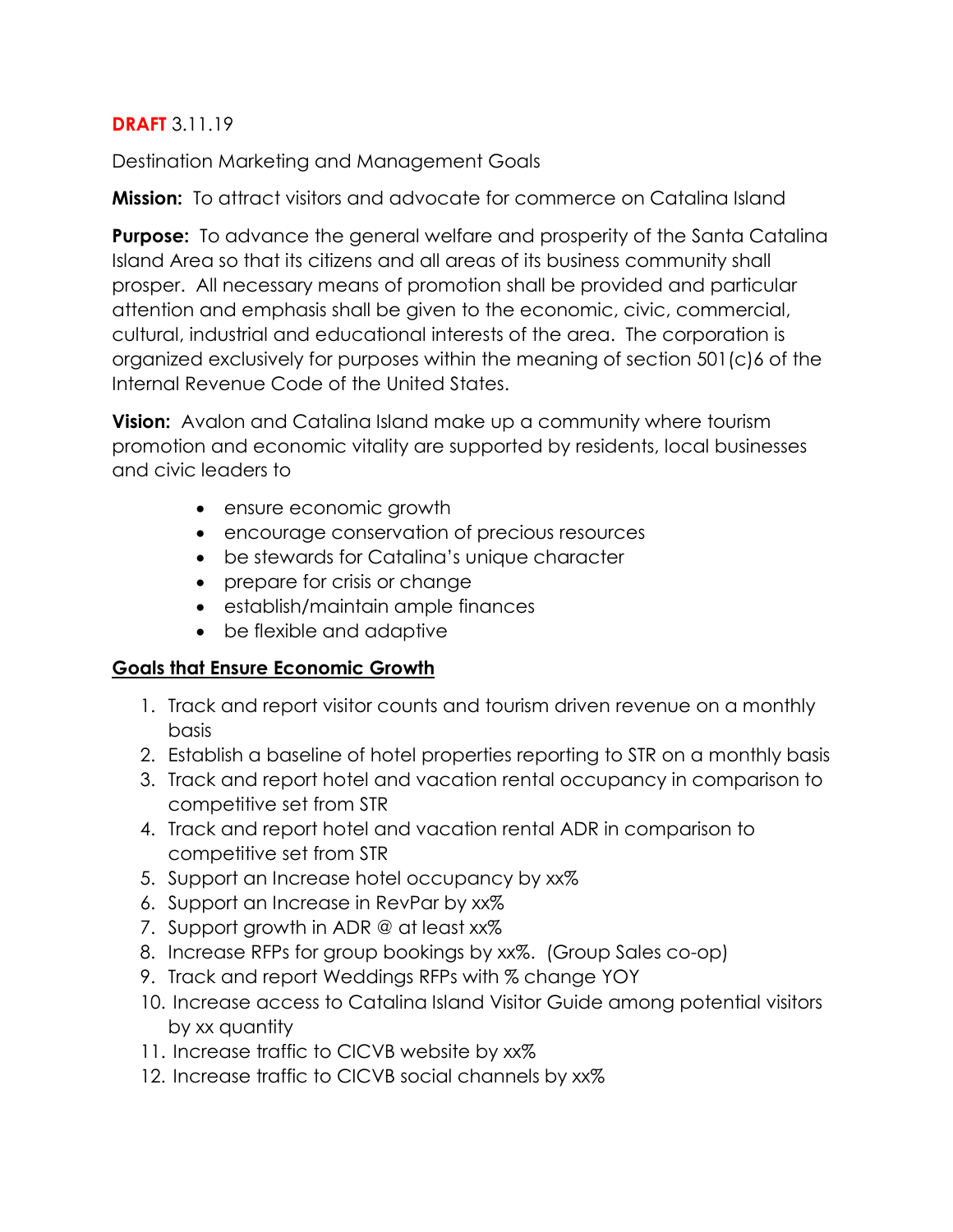- 13. Advocate for policy that results in prosperity for residents and business owners.
	- a. Cruise Committee xxx
	- b. TOT Committee xxx
	- c. Water Consortium xxx
	- d. Hospital Consortium xxx
- 14. Partner with City, Conservancy and members to encourage increased biking activity including annual biking event
- 15. Launch mobile Visitor Services info-bike

# **Goals that Encourage Conservation of Precious Resources**

- 1. Create and grow Care for Catalina Programs
	- a. Curate consumer focused website content that inspires Conservation and Voluntourism and discourages Overtourism
	- b. Establish Care Fund 501(c)(3)
	- c. Partner with civic leaders to stage annual Care for Catalina Cleanup day
	- d. Host fixers to include green alternatives for business members
- 2. Participate in Catalina Island Marine Protection Area programs and events. Promote awareness of same
	- a. Distribute Island MPA maps at tradeshows and Visitor Center
	- b. Display materials for consumers in Visitor Center and on catalinachamber.com boating information sections
- 3. CICVB staff and board participate in annual Conservancy Training and/or Windward Beach Clean-up days
- 4. Develop Destination Marketing materials that are branded and/or focused on natural assets
- 5. Establish annual award for individuals or businesses that demonstrate resource preservation and stewardship
- 6. Demonstrate organizationally and encourage island-wide use of recycled and low impact materials for events, office supplies etc.
- 7. Encourage water conservation as the "norm" for all businesses and guests on Catalina Island
- 8. Incorporate green filming recommendations into filmcatalina.com website materials
- 9. Incorporate green meeting recommendations in group and meetings sections of catalinachamber.com website materials
- 10. Work with Island stakeholders to engage widespread support and participation in conservation
- 11. Membership in Global Sustainable Tourism Council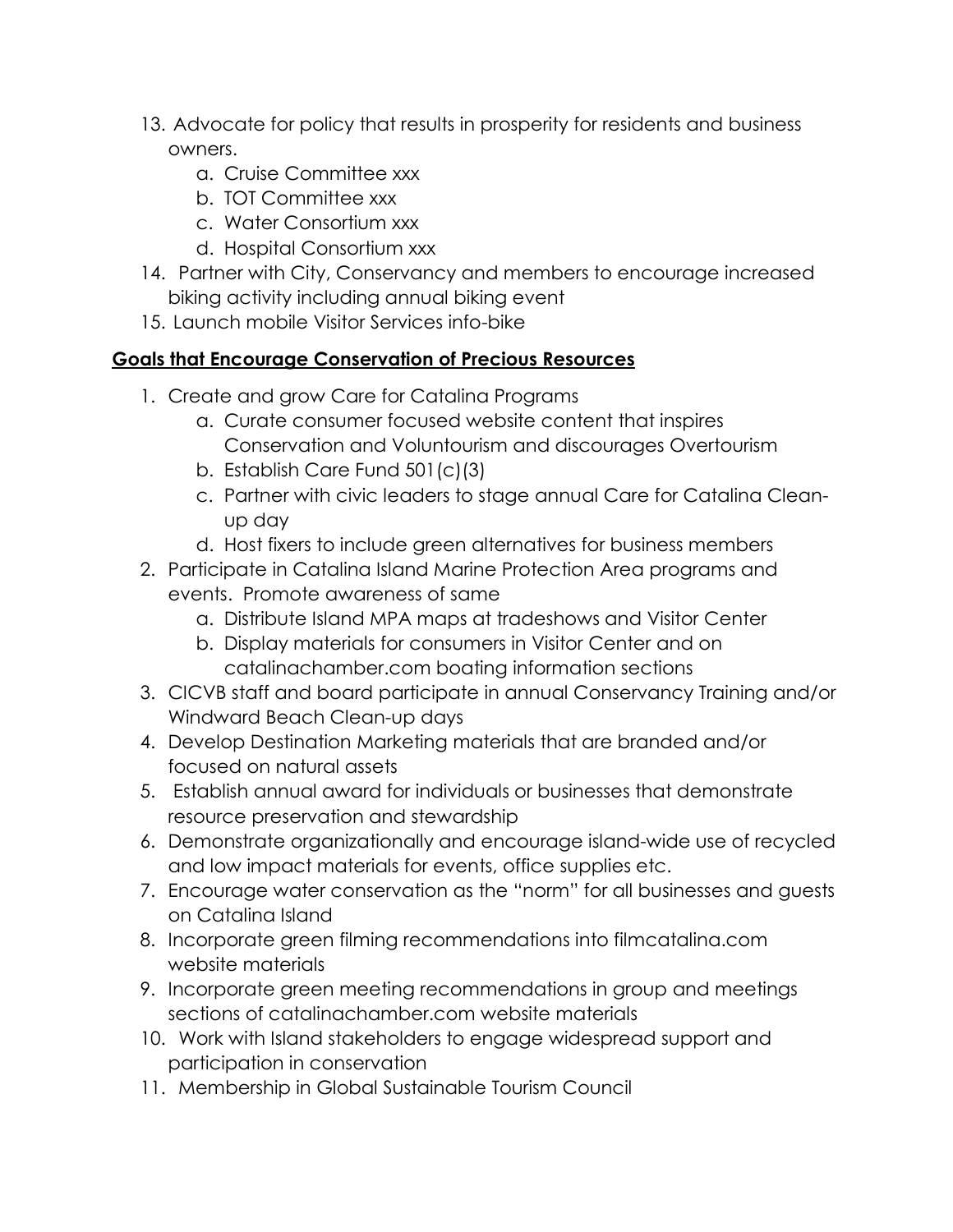#### **Goals that make the CICVB good stewards of Catalina's unique character**

- 1. Work with area landlords to fill vacant storefronts with businesses that serve visitor and resident's needs while maintaining uniqueness
- 2. Work with Avalon School to educate and prepare youth for hospitality related employment (focus group comments)
- 3. Work with Island nonprofits that are actively restoring, preserving and enhancing cultural resources. *See Care for Catalina fund*
- 4. Engage in content development and storytelling that speaks to uniqueness of the Island, its residents, history, present and future
- 5. Membership in Main Street USA, adoption of programs
- 6. Include local artists and performers in CICVB events
- 7. Planning Commission/historic preservation???

## **Goals that make the CICVB prepared for crisis or change**

- 1. Conduct Sentiment survey and incorporate results into programs and goals
- 2. Create and engage stakeholders in Crisis Communications planning
- 3. Create organizational Emergency Plan
- 4. Establish reserve policy and fund accordingly
- 5. Implement updated Conflict of Interest policy
- 6. Hold Board Retreat at east every three years
- 7. Board engagement: overall attendance, one-on-one meetings

## **Goals that establish/maintain ample finances**

- 1. Establish reserve policy
- 2. Form an adhoc TOT Committee
	- a. City of Avalon
	- b. County of Los Angeles
	- c. Board Members
	- d. General Members
- 3. Investigate feasibility of TBID or similar
- 4. Establish/Use a Membership Committee to grow membership and membership engagement
- 5. Establish two-year rolling budget subject to annual adjustment(s)
- 6. Develop/increase sponsorships of CICVB events
- 7. Establish criteria for all sales agreements to include late fees, cancellation policies and credit/refunds

## **Goals that encourage being flexible and adaptive**

1. Conduct weekly staff meetings to discuss adaptations to work plans